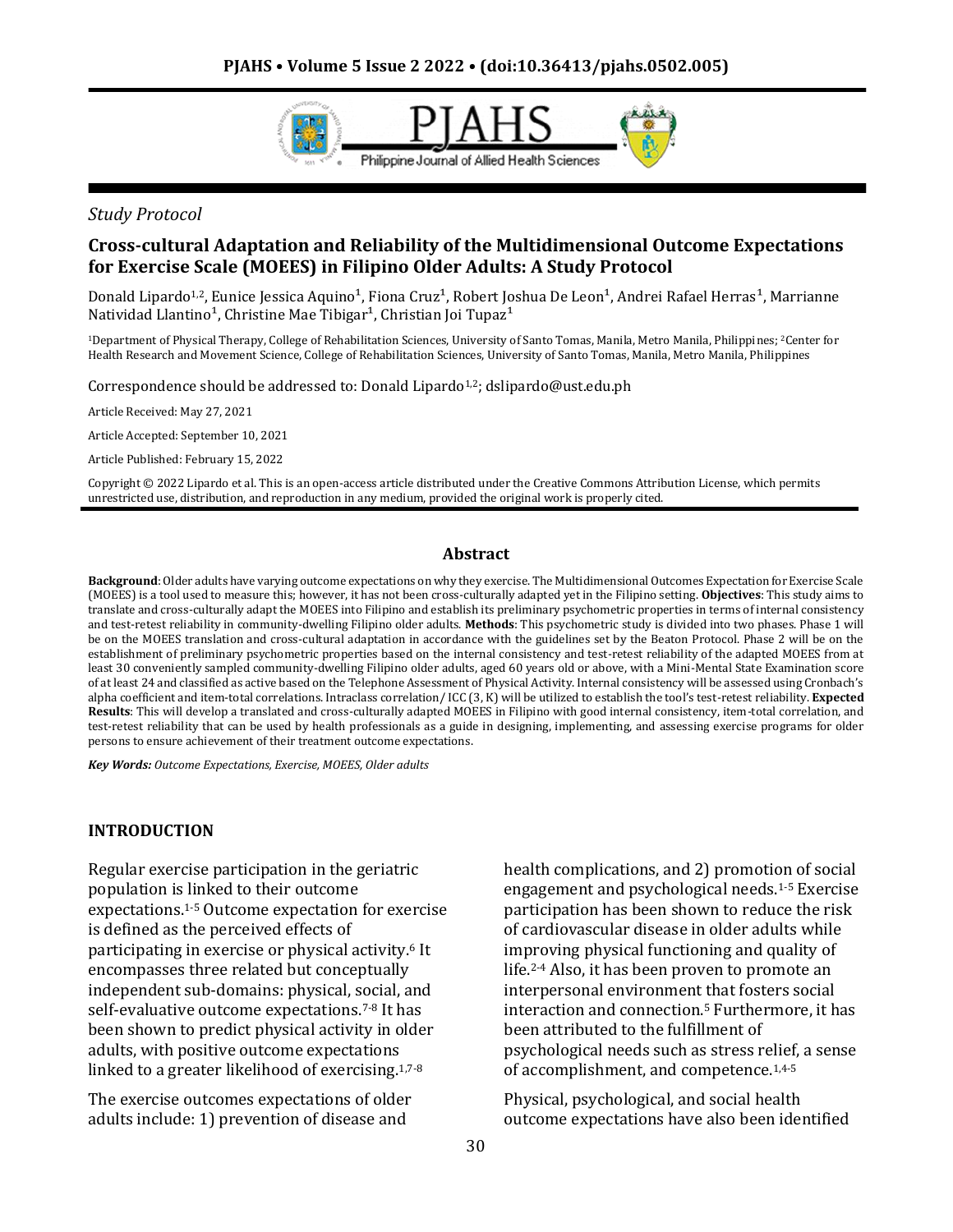as motivating factors of Filipino older adults to exercise based on qualitative interviews and analysis of demographic characteristics in previous studies.9-10 Benefits in disease management and mood enhancement have been listed as factors associated with Filipino older adults' exercise participation.<sup>9</sup> Similarly, outcome expectations of belongingness and social acceptance are also cited as motivating factors.<sup>10</sup>

It is essential to measure and document exercise outcome expectations to design appropriate exercise regimens and ensure the older adults' participation and commitment to these physical activity programs.<sup>3</sup> Multidimensional Outcome Expectations for Exercise Scale (MOEES) is one of the tools used to assess the motivating factors towards exercise.7,11 It is a self-reported 15-item questionnaire that encompasses three subscales: physical, social, and self-evaluative.<sup>7</sup> Physical subscale, comprised of six items, assesses the perceived effects of exercise on physical health. The social subscale, composed of four items, evaluates the effects of exercise on their social lives. Lastly, the self-evaluative subscale, with five items, reflects the perceived effects of exercise on their psychological state and selfworth.<sup>7</sup> For each item, participants indicate their degree of agreement with each statement using a 5-point scale (1-strongly disagree; 2-disagree; 3 neutral; 4-agree; 5-strongly agree). Lower scores indicate low outcome expectations for exercise while higher scores indicate otherwise.<sup>11</sup>

MOEES is a relatively new outcome measure developed by Wojcicki et al. in 2009<sup>7</sup> which evolved mainly from the tool Outcome Expectations for Exercise Scale (OEES) by Resnick et al. in 2000.<sup>12</sup> Good internal consistency of the MOEES subscales was established in studies involving communitydwelling older adults (physical *α*= 0.82, social *α*= 0.81, self-evaluative  $\alpha$ = 0.81) and older adults with comorbidities (physical *α*= 0.75, social *α*= 0.82, self-evaluative  $\alpha$ = 0.84).<sup>7,13</sup> In addition, the tool's construct validity in community-dwelling older adults was evident with the significant association between exercise and the three outcome expectations (physical: *r*= 0.32, *p*< 0.001; self-evaluative: *r*= 0.30, *p*< 0.001; social:  $r=0.20$ ,  $p=0.01$ ). However, in the study of older adults with comorbidities, only the physical and

self-evaluative outcome expectations exhibited a significant association with exercise (physical: *r*= 0.30, *p*< 0.01; self-evaluative: *r*= 0.21, *p*< 0.05; social: *r*= 0.04, *p*= 0.69).7,13 It has also been proven that MOEES is valid and reliable [Root Mean Square Error of Approximation [(95% CI) = 0.07 (0.06 –0.08)]; Comparative Fit Index = 0.92)] for patients with multiple sclerosis.<sup>11</sup>

A cross-cultural adaptation of the original OEES is currently being conducted in Germany.14 On the other hand, OEES-2, a second revision that included negative expectations of exercise, was cross-culturally adapted into Chinese and Korean.<sup>15</sup> However, both OEES and OEES-2 are only single-dimension scales that assess physical outcome expectations.7,14-15 Based on Bandura's social cognitive model of behavior, outcome expectations are important to encouraging action and developing behavior and should be assessed completely along with its three dimensions: physical, social, and selfevaluative.7-8 Therefore, the researchers sought to translate and culturally adapt MOEES.

Currently, there is no Filipino version of the tool, and there is no outcome measure being used in the Philippines to assess outcome expectations for exercise. It is important to align the design of exercise programs with the older adults' expectations after their exercise participation.<sup>7</sup> The translation and cultural adaptation of the tool in the local vernacular is therefore warranted. Hence, the primary objective of this study is to translate and cross-culturally adapt the original MOEES to Filipino. The secondary objective is to establish preliminary psychometric properties of the adapted tool in terms of internal consistency and test-retest reliability. Physical therapists and other health professionals can use this tool as a guide in designing, implementing, and assessing exercise programs for older persons based on their expectations to ensure that set treatment goals and outcomes are achieved throughout the rehabilitation.

# **METHODS**

**Ethical Considerations**. The researchers will abide by RA 10173 or the Data Privacy Act of 2012. All procedures in the study will be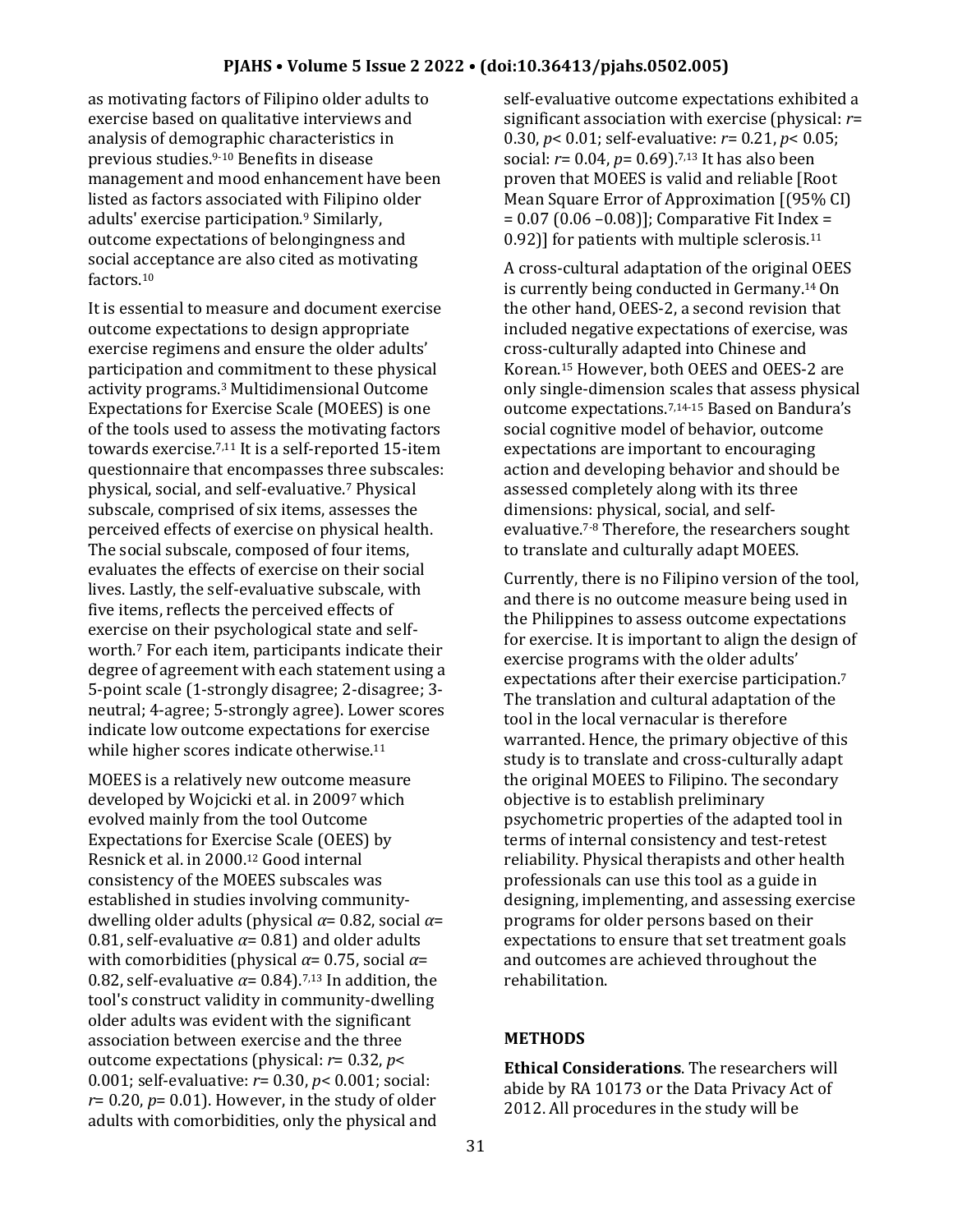conducted in compliance with the Declaration of Helsinki and Good Research Practice Principles. This study was already reviewed and approved by the Ethics Review Committee of the University of Santo Tomas - College of Rehabilitation Sciences (Protocol no.: SI-2020- 026-R1). This study was registered to PHRR with registry number: PHRR210308-003280

**Study Design**. This study will be a two-phase psychometric study. Phase 1 is the MOEES

translation and cross-cultural adaptation. Phase 2 establishes the preliminary psychometric properties of the adapted tool in terms of internal consistency and test-retest reliability. The guidelines for cross-cultural adaptation by Beaton et al.<sup>16</sup> will be followed. Steps one to four in the Beaton protocol will fall under Phase 1 while steps five and six will be under Phase 2 of the current study (Figure 1).

### **Figure 1**. Cross-cultural adaptation process adapted by the authors from Beaton et al.<sup>16</sup>



### **Data Gathering Procedures.**

### *Phase 1: Translation and Cross-cultural adaptation.*

Step 1: Original MOEES forward translation from English into Filipino. Two bilingual translators, whose native language is Filipino, will produce two independent forward translations. The first forward translator (T1) will be a licensed Physical Therapist who is knowledgeable about the content of the questionnaire. The second (T2) is a Filipino language professor who has no

medical background and is uninformed about MOEES.

Step 2: Synthesis of two forward translations. The two forward translators and at least two recording observers from the research team will discuss and synthesize the results of the translations to produce one common translation (T-1,2). This process, including means for resolving issues, will be properly documented in a written report.

Step 3: Back translation. This is when two blinded translators, whose native language is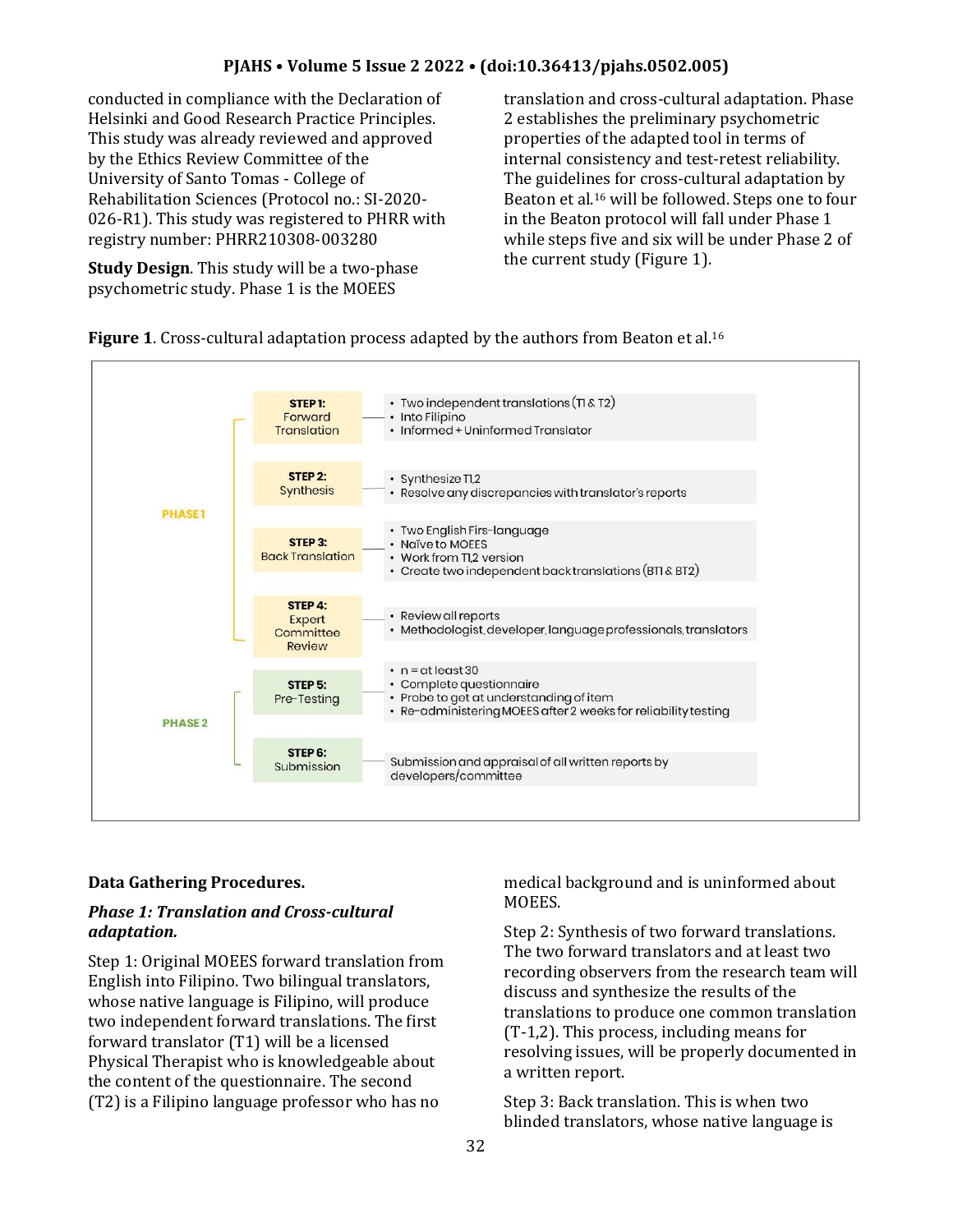English, will independently translate the T-1,2 version back into English (BT1 and BT2). This is a validity check process to ensure that the quality of a translation equates with the MOEES original content. It highlights the inconsistencies present in the translation.

Step 4: Expert committee review. This is composed of a methodologist with experience in cross-cultural adaptation studies, a licensed physical therapist, and translators (forward and backward). The research team will mediate between the members of the expert committee. In any disagreement without a concession, each side would be allowed to defend their stances on the subject. After which, a consensus must be reached which would mean that all the committee members agreed on a final decision. Moreover, an answer sheet regarding the semantic, idiomatic, experiential, and conceptual equivalence will be provided to help the panels decide and settle disagreements. Semantic equivalence is reached when a word has the same literal meaning in both the source and target languages, as well as when grammatical issues in the translation are addressed. Idiomatic equivalence is attained when equivalent expressions of idioms or colloquialisms are provided in the target language. Experiential equivalence is achieved when the words are used to capture the experience of daily life in the target culture. Lastly, conceptual equivalence is fulfilled when words in the target language describe an equivalent concept in the source language.<sup>16</sup>

The committee's goal is to consolidate all translations and establish the pre-final version that will be administered to the participants for testing. Each translation made from the beginning of the process has corresponding written reports and documentation. During this process, there will be close contact between the expert committee and the questionnaire's original developers. A pre-final version of the tool will then be produced.

# *Phase 2: Establishment of Preliminary Psychometric Properties of MOEES in Filipino.*

Step 5: Pre-final version testing. This will be conducted to at least 30 participants to: 1) ensure that the pre-final Filipino MOEES version still retains its equivalence in an applied

situation, and 2) establish its preliminary psychometric properties in terms of internal consistency and test-retest reliability.

The participants will be Filipino older adults aged 60 years or above who live in the Philippines. They must be able to read, speak, and write in the Filipino language.7,17-18 They will undergo an eligibility screening process to be conducted by the trained researchers. Participants will be included if they have a Mini-Mental State Examination score of at least 24 to indicate good cognition.<sup>19</sup> They will also be included if they qualify to have an active level of physical activity based on the Telephone Assessment of Physical Activity. That is at least 30 minutes of moderate physical activity such as fast walking, aerobics, strength exercise, or recreational swimming at least five days per week; or at least 20 minutes of vigorous physical activity such as jogging, hiking, playing tennis, or badminton at least three days per week.<sup>20</sup> Participants with conditions or barriers that hinder them from responding appropriately such as neurological disorders and communication barriers including severe hearing impairment, blindness, or illiteracy, will be excluded.<sup>18</sup>

At least 30 Filipino older adults will be conveniently sampled and recruited through social media, other platforms, and researchers' networks. This sampling technique was selected due to the COVID-19 health protocols.<sup>21</sup> Prospective participants will be requested to sign a written document prior to study participation. They will be screened and interviewed in an environment with the least intrusion and distraction using a questionnaire via video calls on Facebook Messenger as the online platform. This is the platform selected because 98% of the country's internet users utilize messaging apps; with this having the most monthly active users.<sup>22</sup> By using this, it would facilitate accessibility and convenience to the participants. A family member or a caregiver who is familiar with the said application may assist the participant during the interview.

Demographic data such as age, home region and comorbidities will be obtained using a questionnaire for screening purposes. Following that, during a private video call, the researchers will inquire about the participant's level of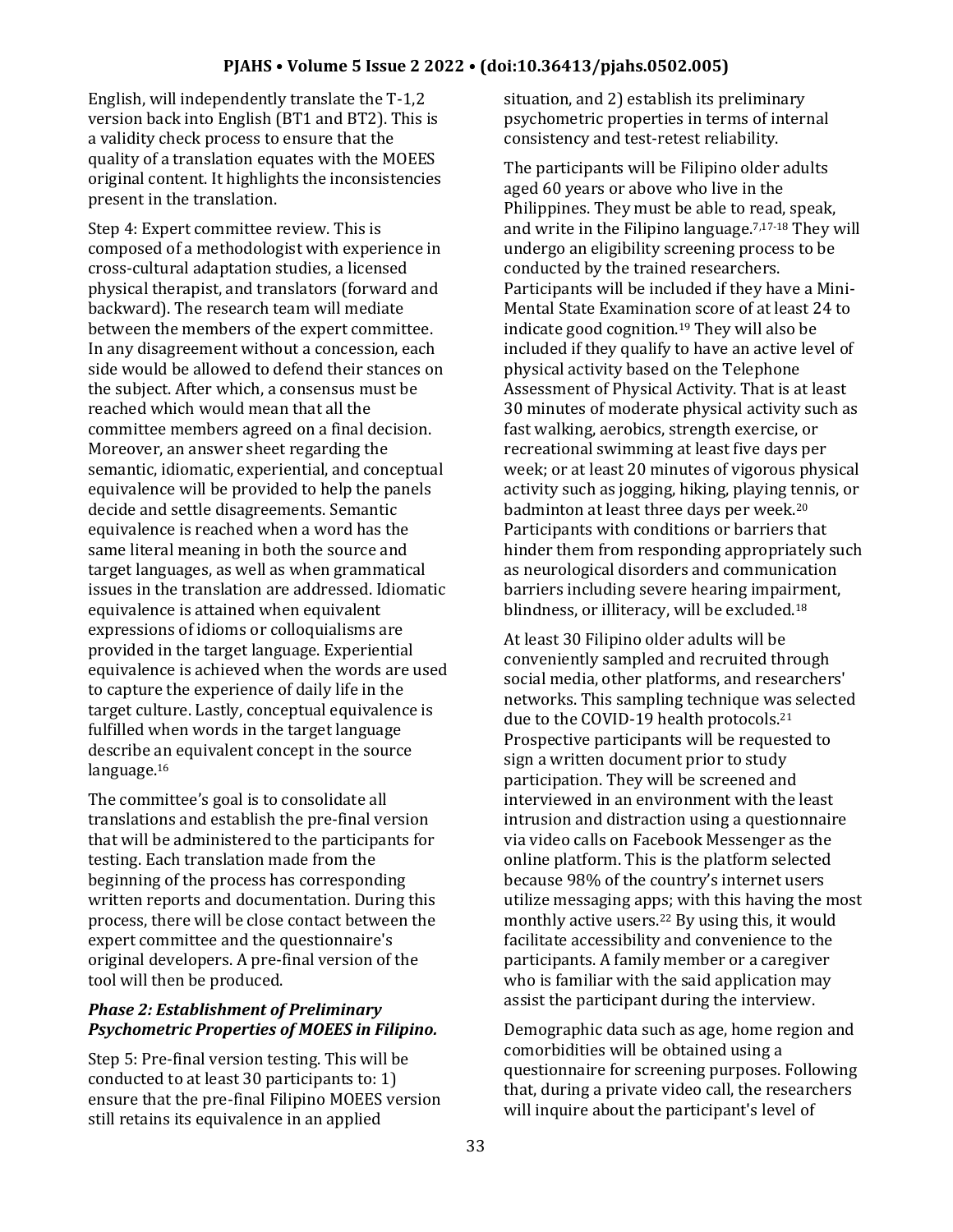physical activity. Afterward, researchers will conduct the Mini-Mental State Examination in which questions will be read aloud to the participants, and they will be asked to respond verbally. Each eligible participant will be asked by an assigned researcher to answer one question after the other about the Filipino MOEES pre-final version. The participant will then be asked about their understanding of each item and the reasoning behind their corresponding response. For test-retest reliability testing, each participant will be contacted again after two weeks $23$  to answer the same MOEES questionnaire.

Step 6: Reports and forms submission to MOEES developer. This will be done for keeping track of the translated version. After which, a soft copy of the results will be submitted to the College of Rehabilitation Sciences and its Ethical Review Committee. The results summary and study outcome, along with a brochure containing suggested indoor exercise routines, will also be sent to the participants or their guardians through their respective email addresses after conducting the study.

**Data Analysis**. Data from Phase 1 of the study will be presented in tables and through narrative summaries. Data from Phase 2 will be encoded using Microsoft Excel version no. 2016 and analyzed using IBM® SPSS 25. Demographic characteristics of the participants will be summarized using descriptive statistics. The prefinal version MOEES in Filipino will be evaluated for internal consistency and test-retest reliability. For internal consistency, Cronbach's alpha coefficient and item-total correlations will be used. Intraclass correlation/ ICC (3, K) will be utilized in analyzing the adapted tool's testretest reliability. The level of significance for all computations will be set at 0.05.

# **EXPECTED RESULTS**

This study expects to produce a cross-culturally adapted MOEES in Filipino that has at least good internal consistency (>0.70), item-total correlation (>0.30), and test-retest reliability (>0.65). A cross-culturally adapted tool with good psychometric properties that will provide healthcare professionals with accurate results

about the outcome expectations of Filipino older adults in exercise. With this, assessments can be done thoroughly, and appropriate interventions can be set for these older adults.

### **Individual author's contributions**

D.L.; Led the design and conceptualization of this review, supervised the entire process, drafted the protocol, and edited the manuscript. A.H.: Identified key terms for the literature review, coordinated with the expert committee members, facilitated communications with relevant individuals to the study, and edited the manuscript. E.A., F.C., R.D., M.L., C.H.T., C.P.T; contributed to identifying key terms for the literature review, searching, and coordinating with the members of the expert committee, and editing the manuscript. All authors read and approved the manuscript's final version.

### **Disclosure statement**

No funding was received for this work.

# **Conflicts of interest**

Author DL is an Associate Editor of PJAHS. All the other authors declare no conflicts of interest.

# **Acknowledgment**

The authors are grateful to Mr. Jalen Edmond T. Mijares for his work in the manuscript's drafting and to Dr. Edward McAuley for granting permission to cross-culturally adapt the MOEES.

### **References**

- 1. Calder AJ, Hargreaves EA, Hodge K. Great Expectations: A Qualitative Analysis of the Factors that Influence Affective Forecasts for Exercise. International Journal of Environmental Research and Public Health. 2020 Jan 15;17(2):551. DOI: 10.3390/ijerph17020551
- 2. Sun F, Norman IJ, While AE. Physical activity in older people: a systematic review. BiMC Public Health. 2013 May 6;13:449. DOI: 10.1186/1471-2458-13-449
- 3. Bauman A, Merom D, Bull FC, Buchner DM, Fiatarone Singh MA. Updating the Evidence for Physical Activity: Summative Reviews of the Epidemiological Evidence, Prevalence, and Interventions to promote "Active